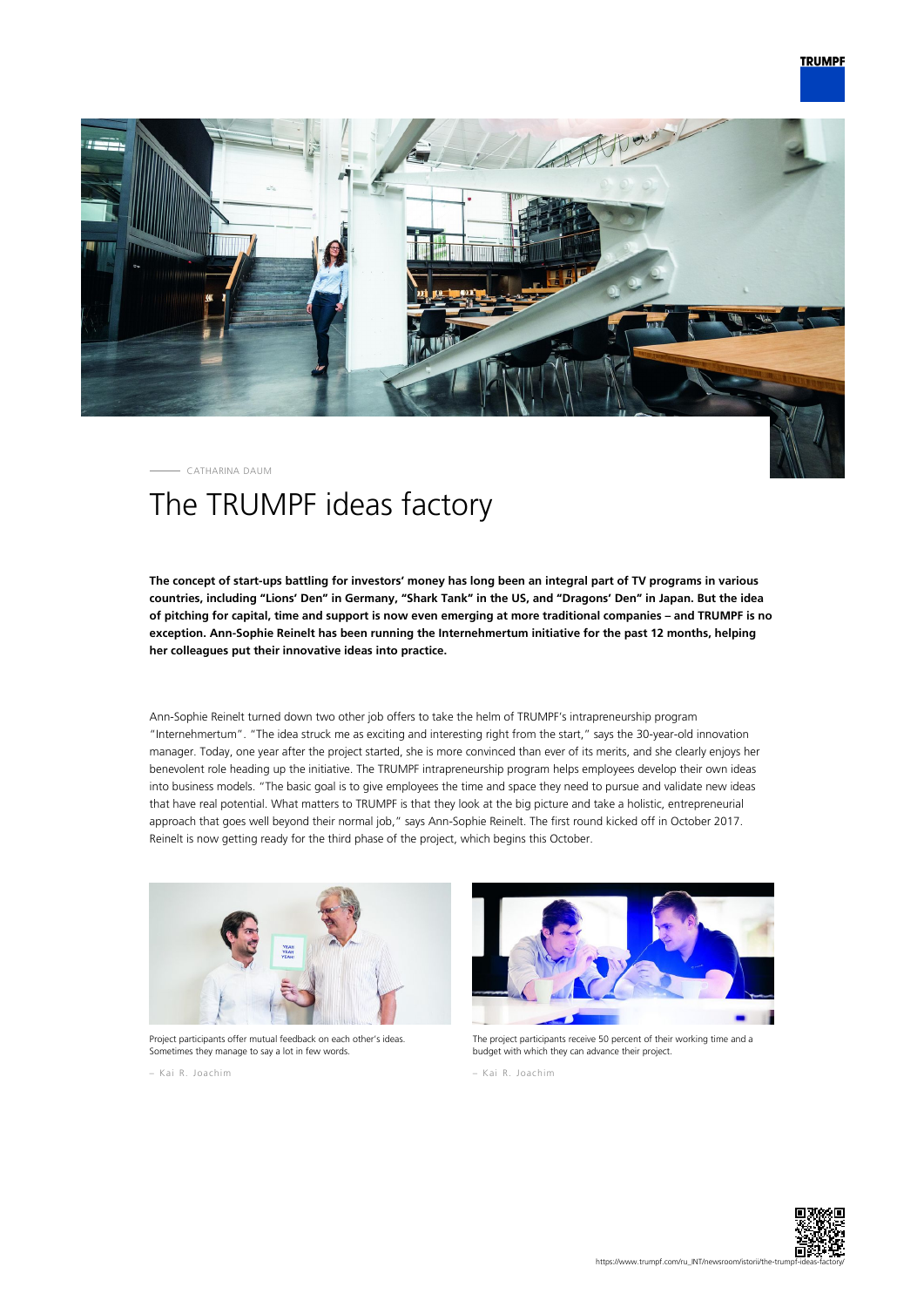



The offices in the "urbanharbor" create the necessary distance to the normal workplaces in Ditzingen.

– Kai R. Joachim

The Internehmertum initiative is open to all TRUMPF employees. It starts with a call for proposals on the intranet, which is when potential candidates are free to submit their ideas. An interdisciplinary committee then selects the teams that will form part of the next round of Internehmertum. "Each round involves approximately three to five teams each comprising at least two members. They are given 30 days within an overall period of three months to get their project off the ground," says Reinelt. The innovators are allowed to use 50 percent of their working hours and are given a budget which they can decide how to spend: "That's something I see as very important. I argued from the start that every participant should be able to make their own decisions on how to invest their budget. The only approval they need is from the other members of the team – so that means they can act like a real start-up," says Reinelt. The "intrepreneurs" can basically buy whatever they want and need: from a TV set for a presentation to tools, market studies and indeed anything else that makes their work easier.

**Loosen your tie and get creative**

Every project is different, but the underlying structure of the individual project cycles remains the same. Ann-Sophie Reinelt explains how it works: "We kick off with an intensive week that is designed to help the participants engage with the project. That's important, because the Internehmertum initiative is quite different from other types of work at TRUMPF. To really get into that start-up mood, you often get people switching from a shirt to a T-shirt," says Reinelt with a smile. The teams attend additional one-week intensive stages before their interim and final presentations, says Reinelt: "And for the rest of the time the participants spend two days a week with me in Ludwigsburg. Those are the days on which we run coaching sessions and offer the participants whatever support they need. We made a conscious decision to rent offices at the urbanharbor facility to give people the distance they need from their normal jobs in Ditzingen.

## **»**

## **The basic goal is to give employees the time and space they need to pursue and validate new ideas that have real potential.**

Ann-Sophie Reinelt, TRUMPF innovation manager

The participants can use the spaces at urbanharbor any time they want. I make sure they can focus entirely on their project by shielding them from red tape and any other hassles."

**Succeeding by taking risks**

The projects up to now have been highly diverse, ranging from digitalization and services to Industry 4.0. One successful spinoff has already emerged from the first round of Internehmertum, says Reinelt: "It's a start-up based around quantum technology. The employees are now the managing directors, so they can keep pursuing their original idea. TRUMPF is also in the process of examining an additional project from the second round to see if it, too, merits a spin-off." Just like any other start-up, there is no guarantee of success in an Internehmertum project. "Obviously things can go wrong. But it's a risk worth taking. It's fantastic to see TRUMPF becoming more and more courageous, because that inspires the participants all the more!"